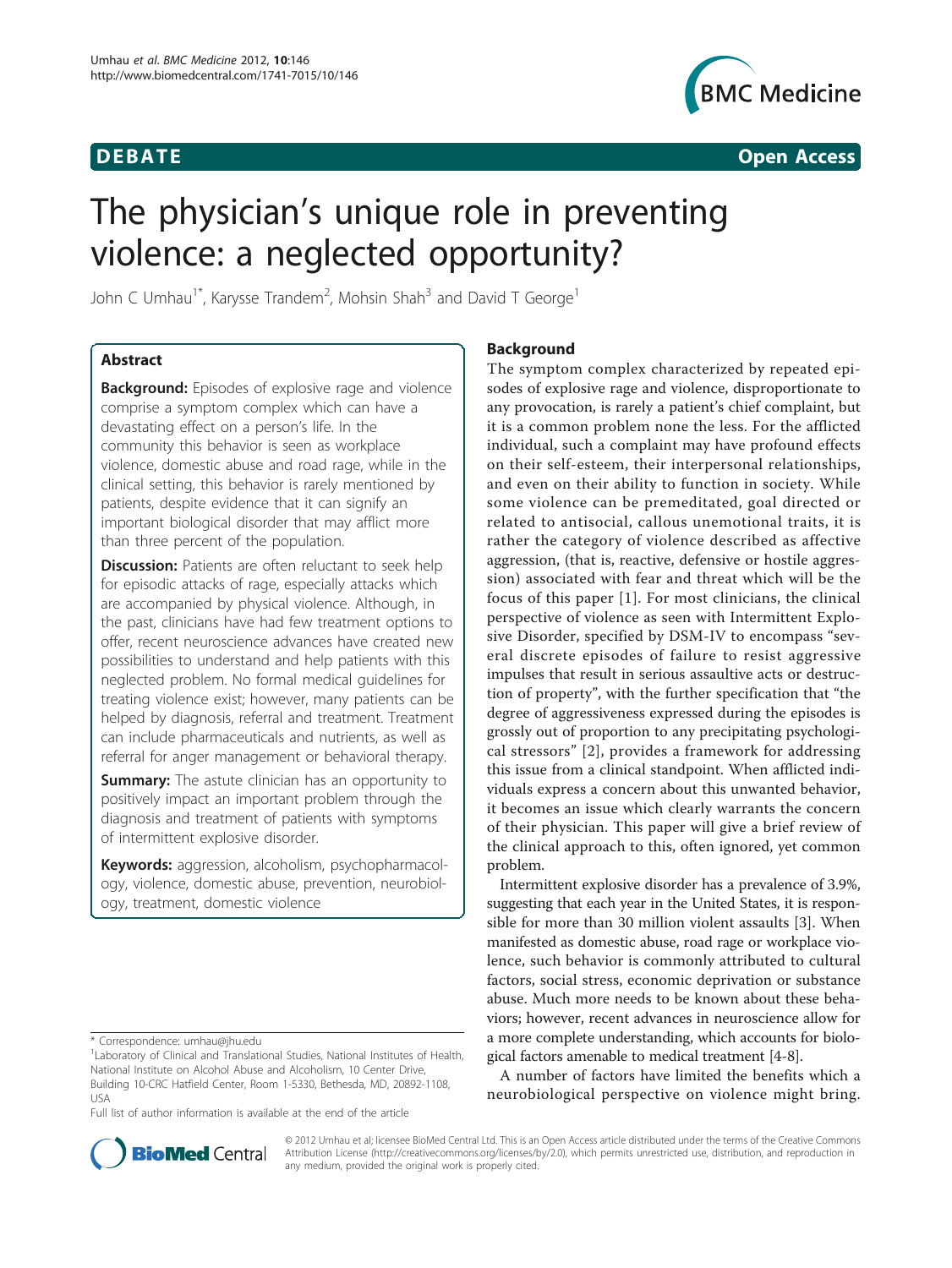Perpetrators may be unaware that they could benefit from medical intervention. Clinicians may be uncomfortable dealing with an area of diagnosis and treatment with which they are unfamiliar. Considering a violent perpetrator to be responsible for their actions may be a critical legal policy to uphold, but such a policy may impede diagnosis. All these factors ultimately work together to deny the benefits of modern clinical care to individuals who may urgently need it.

This article will provide a brief overview of the diagnosis and treatment of chronic violent behavior. A brief discussion of the neurobiology of violence will be presented and legal aspects of treatment will also be discussed in an effort to encourage clinical interest in what may be one of the most neglected areas of medicine.

# **Discussion**

# Neurobiology

One way to understand the biological basis for explosive types of rage and violence is to consider it as behavior which promotes survival in the face of threat [\[6](#page-5-0)]. Although many "threats" are psychological, rather than physical, the autonomic nervous system is aroused in either case. The resulting rage response is an innate behavior that rises from the limbic system (for example, amygdale and related structures) and is associated with palpitations, sweating, tachypnea and trembling [[9](#page-5-0),[10](#page-5-0)]. The individual's own perception of these symptoms may incite further arousal in a positive feedback loop on the limbic system response. The prefrontal cortex and the anterior cingulate gyus provide a "top-down" inhibition of this limbic response while evaluating whether a physical or psychological "threat" is a harmless insult or a serious challenge to survival [\[9](#page-5-0)]. Controlling this limbic response appropriately is one of the most time critical functions of the frontal cortex; the serotoninergic neurotransmitter system is thought to be critical in this process [[11\]](#page-5-0). The rapid appraisal of potential threats is especially sensitive to perturbation, such as the sensory processing distortions caused by metabolic disturbances or substance abuse [\[9](#page-5-0)]. It is the prefrontal cortex which allows for the consideration of nuanced and nonviolent responses to any specific "threat" [[12\]](#page-5-0). However, when violence is called for, limbic (for example, amygdale) activation will shut down the calming input from the prefrontal cortex in order to promote quick reactions and efficient fighting [\[13\]](#page-5-0).

Various neurological disorders can disrupt the critical and sensitive processing necessary for appropriate behavior in response to perceived threat [[9\]](#page-5-0). Neuroimaging studies suggest that in the pathological situation, calming cortical inputs are shut down when they should not be, permitting exaggerated and inappropriate limbic arousal and rage [[8](#page-5-0),[12](#page-5-0)]. Impaired control of the limbic system rage response in this situation explains how a domestic violence perpetrator could physically attack their spouse with no apparent concern for the consequences. If cortical control is dysfunctional, relatively minor slights to the ego might be misinterpreted as overwhelming threat, leading to a violent response [[12](#page-5-0)]. Acute psychological stress as well as social and cultural factors may interact with neurobiological deficits to create a situation where inappropriate violence becomes frequent [\[14\]](#page-5-0).

# **Diagnosis**

Episodes of explosive rage and violence can be a defining feature of a patient's personal life; however, in the same way that patients can be reluctant to admit they have depression; they are even more ashamed to admit they have violent behavior. Often patients experience remorse, but not always. Simply asking during a history and physical examination, "Do you lose your temper? Do you do things when you are angry that you later regret?" can lead an individual to discuss behaviors that they would otherwise never initiate. If a clinician can suspend judgment about their patient's behavior and discuss situations without making disparaging remarks, patients can potentially overcome their denial and face the destructive effects of their "anger problem". The use of valid scales, such as the STAXI [\[15](#page-5-0)] and the BPAQ-SF [[16](#page-5-0)] may also be helpful in identifying such patients. Between episodes, there is no classical way for someone with rage and violence to present for care; however, considering the association between violence and alcohol, individuals undergoing alcoholism detoxification may be more likely to benefit from screening. Impulsive aggression is frequently found in a co-morbid association with substance abuse and with personality disorders. Also, patients presenting with injuries suffered as a result of interpersonal violence are themselves at risk for having inappropriate attacks of rage [[17](#page-5-0)]. When patients do present with violence, it is a common cause for involuntary commitment to a psychiatric facility and acute therapy [\[18,19](#page-5-0)].

Although in many cases violence may be a behavior simply learned from the patient's social and cultural background, the unique role of the clinician is to critically evaluate each patient for biological factors which can be treated, or refer the patient to a physician who can [[20-24](#page-5-0)]. Many disorders which affect the central nervous system have been associated with violence [[20,25-29\]](#page-5-0). Episodic attacks of rage and violence are not a classic presentation of any specific disorder, but this behavior can arise from diverse causes, including epilepsy, nutritional deficiencies, brain tumors, toxic exposures and encephalopathy from endocrine, metabolic or infectious disorders [\[18](#page-5-0)]. Closed head injuries can leave patients with no objective sign of their injury but with a dramatic predilection for episodes of impulsive rage [\[27](#page-5-0)].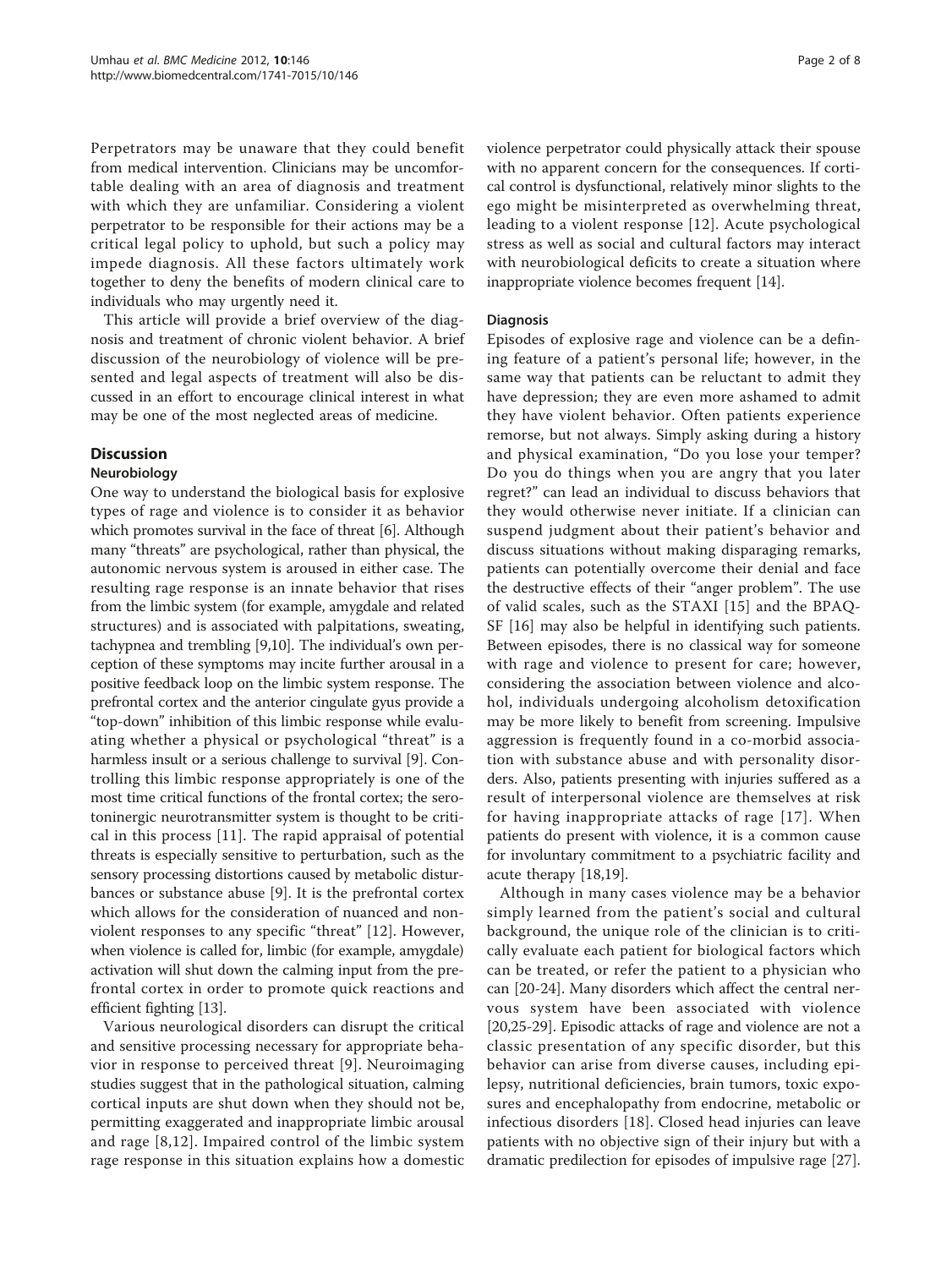Both acute and chronic substance abuse, for example, alcohol, and stimulants, can contribute to violence [[30](#page-5-0)]. Depression, mania, post-traumatic stress disorder and schizophrenia may be associated with irritably, rage and violence [[20\]](#page-5-0). (See Table 1)

It is important to note that not all instances of violence have serious underlying pathology. For example, the aggression associated with hypoglycemia can be simply treated with food. Identifying the precise biological factors contributing to violence can be difficult as multiple predisposing conditions often coexist in one patient. As with any neurological issue, diagnostic testing is led by the symptom presentation and physical exam. For example, if temporal lobe seizures are suspected, an electroencephalogram (EEG) may be indicated [[26\]](#page-5-0). In most cases, however, the physical exam will be normal, and a precise diagnosis will be elusive. In such a situation, empiric treatment may be indicated.

# **Treatment**

Although no drugs have a Food and Drug Administration (FDA) approved indication for violence, many therapeutic options have been tested in randomized, placebocontrolled double-blind trials [\[20,28](#page-5-0),[31](#page-5-0)]. (see Table [2](#page-3-0)) Psychiatrists use various classes of drugs as treatment for violence, but treatment guidelines have not been established. The point of this article is to introduce existent therapeutic options rather than to provide a detailed review of pharmacotherapy, which has been reviewed elsewhere [\[18,20](#page-5-0),[25,31-40](#page-5-0)]. Medication is not a panacea; all types of violence are not amenable to pharmacological therapy. For example, treatment with the classic anticonvulsant phenytoin was shown to reduce impulsive but not premeditated violence [[41](#page-5-0)]. In previous reviews the use of anticonvulsants, beta blockers and atypical antipsychotic agents has been described in detail [[20,31](#page-5-0),[40-](#page-5-0)[49\]](#page-6-0). For more than 40 years, lithium has been used in many populations to treat violence [[50\]](#page-6-0).

Serotonin reuptake inhibitors are commonly used in the setting of depression but can also be effective for reducing chronic anger [[20](#page-5-0)]. Serotonin reuptake inhibitors are often initially used at low doses to guard against any paradoxical exacerbating effect [\[31](#page-5-0),[22,41](#page-5-0)]. Since the use of all of these medications for reducing violence is "off label", it is important to carefully monitor for any adverse effects which can in some instances cause an increase in irritability and aggression [[22,40](#page-5-0)].

Nutritional factors, especially the essential omega-3 fatty acids, docosahexaenoic acid (DHA) and eicosapentaenoic acid (EPA) are critical components of the nervous system, but can be deficient in the diet [[51-53](#page-6-0)]. Some controlled trials suggest that these nutrients may reduce aggression and produce other benefits with few side effects [\[54](#page-6-0)-[56\]](#page-6-0). In recognition of this, the American Psychiatric Association recommends that individuals with mood, impulse-control or psychotic disorders consume 1 gram of EPA + DHA per day [[57\]](#page-6-0). When essential fatty acids were administered with multiple vitamins to young men in prison, violence was reduced by one third [[58\]](#page-6-0), a finding which was later replicated [[59](#page-6-0)]. Although there are many more studies demonstrating the effectiveness of prescription pharmaceuticals than there are of studies testing nutrients, omega-3 fatty acid (that is, fish oil) and vitamins have the benefit that they may be readily accepted by patients who desire a more "natural" type of therapy without the stigma and serious side effects which sometimes accompany psychotropic medications [[60\]](#page-6-0). Because of the potential for nutritional therapy to address the problem of violence on a public health basis, there is a critical need for more research to resolve controversies in this area.

# Substance abuse treatment as therapy for aggressive behavior

Alcoholism may be the most common condition associated with violence; alcohol is thought to have a

| Psychiatric                      | Organic brain syndrome [35], Korsakoff's psychosis [86], bipolar disorder [87], psychoactive substance intoxication and<br>withdrawal [88], psychotic disorders [89], premenstrual dysphoric disorder [90], post-traumatic stress disorder [22], panic<br>disorder [4], generalized anxiety disorder [91], antisocial personality disorder [92], borderline personality disorder [92],<br>personality disorders [92], attention deficit disorder [93], major depressive disorder [94]. |
|----------------------------------|----------------------------------------------------------------------------------------------------------------------------------------------------------------------------------------------------------------------------------------------------------------------------------------------------------------------------------------------------------------------------------------------------------------------------------------------------------------------------------------|
| Neurological                     | Brain tumors/lesions [95], head injury [27], Parkinson's disorder [96], seizure disorder [26], multiple sclerosis [97], normal pressure<br>hydrocephalus [98], autism [34], Wilson's disease [29], Huntington's disease [99], dementia [100], stroke [101].                                                                                                                                                                                                                            |
| <b>Nutritional</b><br>deficiency | Omega-3 fatty acids [56], folate [29], cobalamin (B <sub>12</sub> ) [102,103], thiamine [104,105], iron [106], lithium [107], magnesium [53,108],<br>tryptophan [109], pyridoxine [29].                                                                                                                                                                                                                                                                                                |
| <b>Medical and toxic</b>         | Alcohol [21,110], cocaine [21,111], manganese [29,112], organophosphorous compounds [29,113], phencyclidine (PCP) [114],<br>lysergic acid diethylamide (LSD) [101,115], heroin [101,116], amphetamines [117], benzodiazepines [117,118], prescription drugs<br>[117.119], anabolic steroids [117].                                                                                                                                                                                     |
| Metabolic/<br>Endocrine          | Hypoglycaemia [101,117,120], hepatic encephalopathy [121], fluid and electrolyte imbalances [119], disorders of the thyroid,<br>parathyroid and adrenal glands [29,122], hypoxia [101].                                                                                                                                                                                                                                                                                                |
| <b>Miscellaneous</b>             | Intermittent Porphoria [123], chronic pain [124], sleep disorders [29,125], anemia [126], vasculitis [119], meningitis/encephalitis<br>[101], syphilis [102].                                                                                                                                                                                                                                                                                                                          |

Table 1 Some medical conditions associated with episodic rage and violence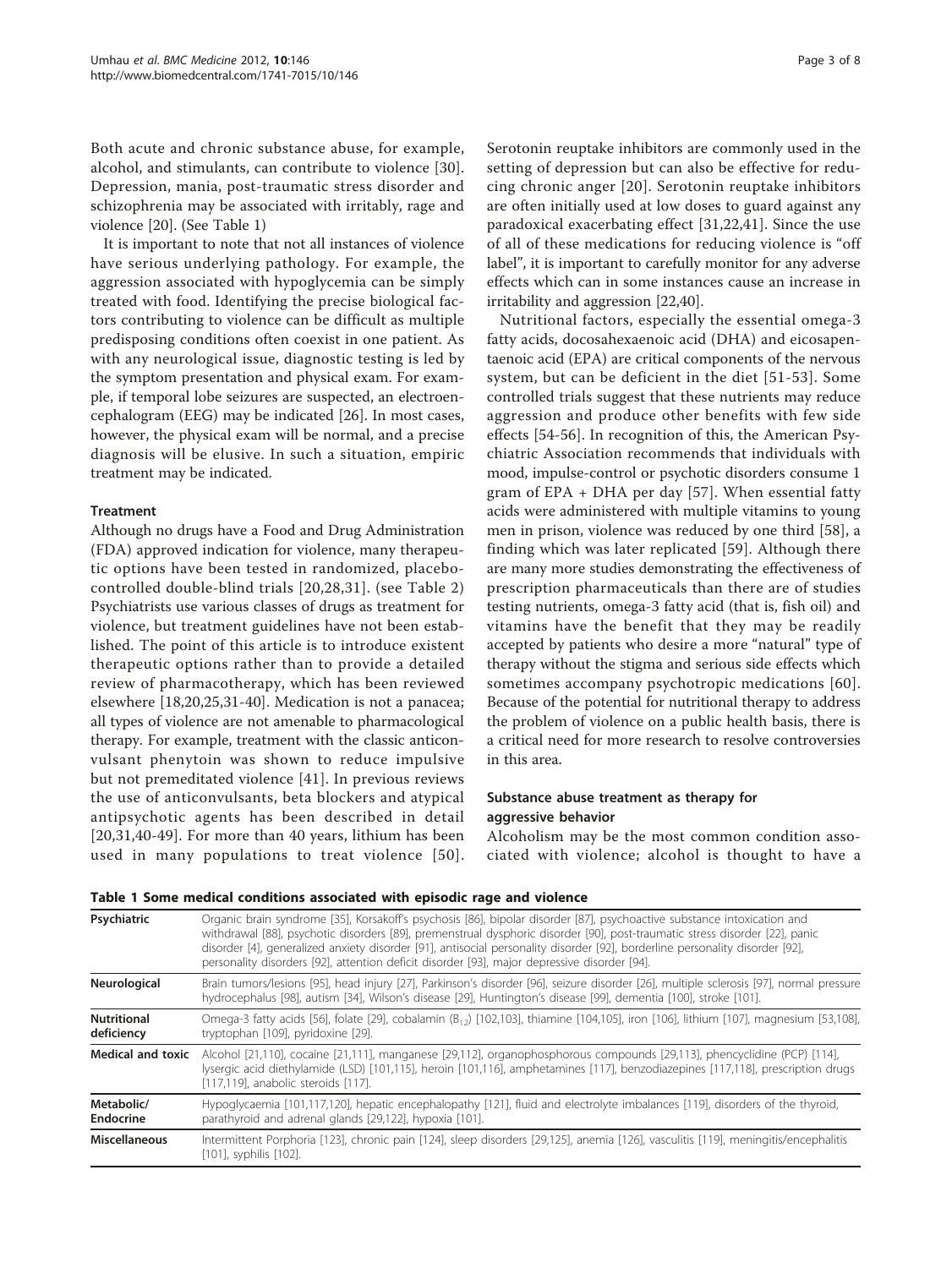| <b>Medications for</b><br>alcoholism | Naltrexone and acamprosate in sober alcoholics to reduce craving and relapse [63,64]; prazosin in alcoholism with PTSD<br>for caving and relapse [127].                                                                                                                                                                                                                                 |
|--------------------------------------|-----------------------------------------------------------------------------------------------------------------------------------------------------------------------------------------------------------------------------------------------------------------------------------------------------------------------------------------------------------------------------------------|
| <b>Nutritional factors</b>           | Essential omega 3 fatty acids, docosahexaenoic acid (DHA) and eicosapentaenoic acids (EPA) in bipolar disorder and<br>borderline personality disorder; multiple vitamins and minerals with DHA and EPA in young male prisoners, and in children<br>$[53, 57 - 59, 128]$ .                                                                                                               |
| Lithium                              | In children and adults, in personality disorders, and in combination with other anticonvulsants or atypical antipsychotics<br>$[40, 48]$ .                                                                                                                                                                                                                                              |
| <b>Beta-blockers</b>                 | Propranolol in brain-injury, autism, schizophrenia, organic mental disorders [37,129].                                                                                                                                                                                                                                                                                                  |
| <b>Anticonvulsants</b>               | Carbamazepine/oxcarbazepine in impulsive violence and in elderly [32,36]; phenytoin in prisoners and in intermittent<br>explosive disorder [32,38,49,130]; Topriamate in borderline personality disorder and in depression [40]; valproate/divalproex<br>in a variety of psychiatric conditions [32,40].                                                                                |
| Antidepressants                      | Flouxetine in personality disorders [131], and in domestic abuse when combined with Cognitive Behavioral Therapy (CBT)<br>and alcohol treatment [132]; trazodone in dementia associated aggression [133].                                                                                                                                                                               |
| Atypical<br>antipsychotics           | Clozapine in schizophrenia [33,134]; guetiapine in schizophrenia and bipolar disorder [33,40]; Loxapine in schizophrenic and<br>psychosis [40], olanzapine in schizophrenia and borderline personality disorder [33,40]; aripiprazole in schizophrenia, autism<br>spectrum disorders and borderline personality disorder [33,40]; risperidone in a variety of psychiatric illness [40]. |

<span id="page-3-0"></span>Table 2 Examples of some agents used to reduce violence and aggression

disinhibiting effect on aggressive behavior [[6\]](#page-5-0). Reports suggest that most severe interpersonal violence occurs when the perpetrator is intoxicated. Cocaine abuse is also associated with violence [[30](#page-5-0)]. Not surprisingly, recent research has found that substance abuse treatment can reduce the prevalence of violent behavior by more than half [[61\]](#page-6-0). Patients can be referred to specific substance abuse treatment programs as well as to selfhelp programs such as Alcoholics Anonymous. Medical management of alcoholism is effective and can include the use of naltrexone or acamprosate [\[62](#page-6-0)]. These drugs are relatively underused medications which can reduce the incidence of relapse to alcoholic drinking [\[63](#page-6-0)]. Side effects are relatively minor, and in some alcoholics, these drugs can have a marked effect [[64](#page-6-0)].

### Psychological intervention as a treatment for aggression

In addition to any prescribed medical treatment, patients must recognize their need to change, assume responsibility for their behavior and begin to deal with conflict in a positive manner. To facilitate these cognitive processes, violent individuals are commonly offered anger management or behavioral therapies [[65](#page-6-0)-[68](#page-6-0)].

Psychological interventions can be very helpful for some aggressive individuals [\[69\]](#page-6-0), and effects can last for months, even years after the therapy is terminated [[66](#page-6-0)-[68](#page-6-0)]. In a meta-analysis looking at 50 studies, angry, (and in some cases violent), patients treated with a variety of cognitive behavioral therapy (CBT) treatments had better outcomes than 76% of non-treated control patients [\[70](#page-6-0)]. These studies considered inpatients and outpatients, children and adults, abusive parents and spouses, prisoners and individuals with mental retardation as well as the general population. The most effective CBT anger management programs include two or all three of the following components: relaxation techniques, cognitive interventions and communication skills [\[71](#page-6-0)]. For individuals with borderline

personality disorder, dialectical-behavioral therapy (DBT) is an effective therapy [\[72,73](#page-6-0)]. The success of psychological interventions on domestic violence recidivism is controversial, but a meta-analysis of 22 studies suggests that the effect size of therapy is generally significant though small [[65](#page-6-0)]. Treatments specifically for domestic violence include feminist psycho-educational men's groups, (that is, the Duluth model) [\[68\]](#page-6-0), men's CBT groups, anger management and couples' therapy [[65\]](#page-6-0). Many states regulate the therapy of domestic abusers and, in some cases, restrict the use of couple's therapy or the consideration of neuropsychiatric issues (for example, alcoholism); the extent to which such legislation inhibits potentially beneficial treatment has not been evaluated [\[74](#page-6-0)]. Recently, a computer assisted treatment adjunct based on a Trans Theoretical Model of behavior change has been shown to reduce violence, suggesting that entirely new treatment paradigms could be developed in the future [\[75](#page-6-0)]. The effectiveness of domestic violence treatment is difficult to study, and the problem is compounded by the effect of high dropout rates (40% to 60% within three months), which predict poor outcome [[69\]](#page-6-0). A positive correlation has been found repeatedly between the strength of the therapeutic alliance, patient attendance rates and the overall likelihood of the participant benefiting from the treatment [\[76,77](#page-6-0)]. Therefore, when referring aggressive patients for therapy, a physician should supply several options and emphasize the importance of finding a therapist with whom the patient feels comfortable. In the United States, the American Psychological Association (1-800-964-2000) or the National Domestic Violence Hotline (1-800-799-SAFE) can provide referral information.

### Legal and ethical issues in the United States

While the American Medical Association's Ethics Code requires and emphasizes the importance of patient confidentiality, it also states the following: "When a patient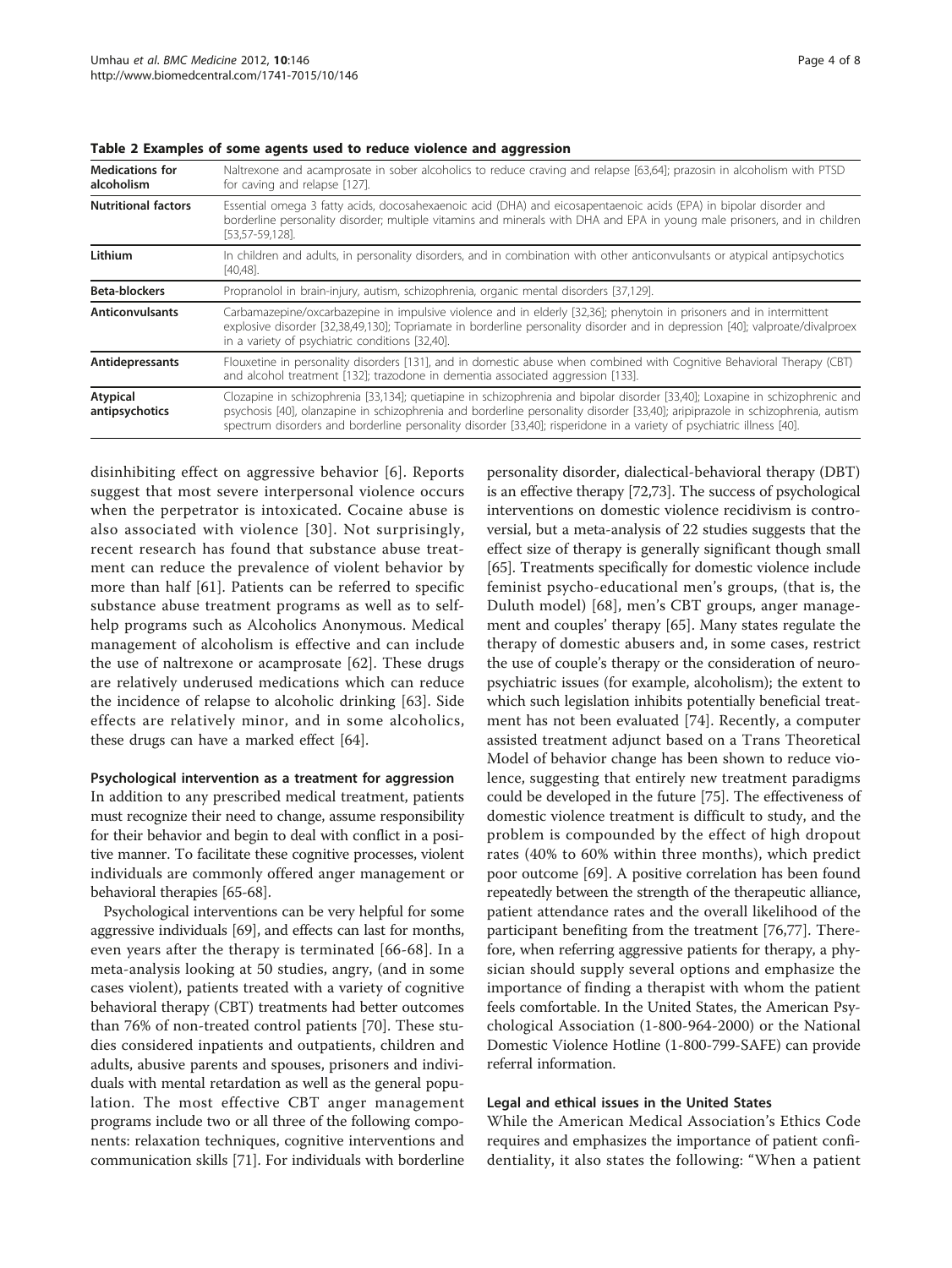threatens to inflict serious bodily harm to another person or to him or herself and there is a reasonable probability that the patient may carry out the threat, the physician should take reasonable precautions for the protection of the intended victim, which may include notification of law enforcement authorities..." (E-5.05 Confidentiality). Additionally, in the landmark Tarasoff cases (Tarasoff v. Regents of the University of California 1974 and 1976) [[78\]](#page-6-0) the ruling established in the state of California a legal duty of health workers to warn and protect potential victims from a patient's foreseeable violence. Since then, some states have codified the health worker's duty to protect specifying how to discharge that duty, some states have declined to uphold the duty to protect in court and some states have not addressed the issue in court or legislation [[79](#page-6-0)]. In states where the duty to protect does apply it is only operative when the patient identifies a specific victim or has a history of violence and there is substantial and compelling reason to believe that the patient will be violent again. The health worker fulfils the duty in most states by informing the relevant authorities, warning the victim or having the patient hospitalized, although a few states have additional requirements. For victims who are minors, all 50 states have passed some form of a mandatory abuse and neglect reporting law. Some states mandate that the suspicion of domestic violence or elder abuse must be reported to the legal authorities [\[80](#page-6-0)]. All states require reporting of suspected child abuse [[81](#page-6-0)]. When treating an adult victim, mandatory reporting laws also vary by state and are based on the type and circumstances of the injury; laws in all states are listed in a 2002 article by Houry and colleagues [\[82](#page-6-0)]. For more information on legal responsibilities as a physician, the American Medical Association recommends contacting the state licensing board. Screening a patient for violent activity can be unethical if a physician fails to discuss the limits of confidentiality and any legal requirement of the state to break confidentiality and involve the legal system [\[83\]](#page-6-0).

While knowledge of laws in one's state of practice is essential, experts in medical law strongly recommend that clinicians approach the dangerousness of a patient as a clinical rather than legal issue [[79](#page-6-0),[84,85\]](#page-6-0). The primary determinants in a malpractice suit are the thoroughness of the clinicians' assessment of a patient's potential for violence and the care with which options of action were considered, rather than the accuracy of the clinicians' predictions [[79\]](#page-6-0). Thorough mental status examinations and substance use histories should be documented with direct quotes from the patient. Careful notes should be taken explaining why a certain course of action was taken, what other options were considered but opted against and why. The more potentially dangerous the client, the more care one should take in the documentation of the case [\[85\]](#page-6-0).

# Summary

Although it is unknown what proportion of explosive rage and violent behavior can be successfully treated, the price of ignoring treatment includes the staggering cost of injuries that might be prevented, and an even greater cost in shattered communities, broken families and personal suffering. Various neurobiological disorders can affect the processing of perceived threats by the brain, leading to dysfunctional, violent behaviors. Future research will add to our understanding of violence, but existing evidence clearly shows that physicians today have a unique opportunity to address medical aspects of this problem when they identify the perpetrators of explosive violent behavior. Asking patients if they lose their temper can identify violent individuals in a non-judgmental way and can open the door to appropriate medical evaluation, treatment and referral. Patients are given an important degree of self-determination when they are offered expanded treatment options that include not only behavioral therapy, but also nutritional supplementation, alcoholism treatment and pharmaceuticals.

#### Abbreviations

CBT: Cognitive Behavioral Therapy; DBT: dialectical behavior therapy; DHA: docosahexaenoic acid; EPA: eicosapentaenoic acids; FDA: Food and Drug Administration.

#### Acknowledgements

The work was done at and supported by the National Institute on Alcohol Abuse and Alcoholism of the National Institutes of Health. The authors wish to thank Monte Philips, Tricia Umhau, Laura Kwako, PhD, and Steven Aden, JD for their helpful comments.

#### Author details

<sup>1</sup> Laboratory of Clinical and Translational Studies, National Institutes of Health, National Institute on Alcohol Abuse and Alcoholism, 10 Center Drive, Building 10-CRC Hatfield Center, Room 1-5330, Bethesda, MD, 20892-1108, USA. <sup>2</sup>Department of Obstetrics and Gynecology, Grand Itasca Clinic and Hospital, 1601 Golf Course Road, Grand Rapids, MN 55744, USA. <sup>3</sup>Medical College, CMH Lahore Medical College, University of Health Sciences, Abdur Rahman Road, Cantt, Lahore, Punjab, 54000, Pakistan.

#### Authors' contributions

JCU conceptualized, wrote and edited the manuscript. KT and MS wrote and edited the manuscript. DTG provided intellectual background and assisted in writing and editing the manuscript. All authors read and approved the final manuscript.

#### Authors' information

The authors alone are responsible for the content and writing of this commentary. JCU is certified in both Public Health and Addiction Medicine, and conducts clinical research in neuroscience at the National Institutes of Health where he has studied violence, nutrition, and alcoholism. He has more than 20 years' experience treating homeless patients. KT is certified in Obstetrics and Gynecology. MS is a medical student from CMH Lahore Medical College, University of Health Sciences, Lahore, Pakistan. DTG is certified in Psychiatry and conducts clinical research at the National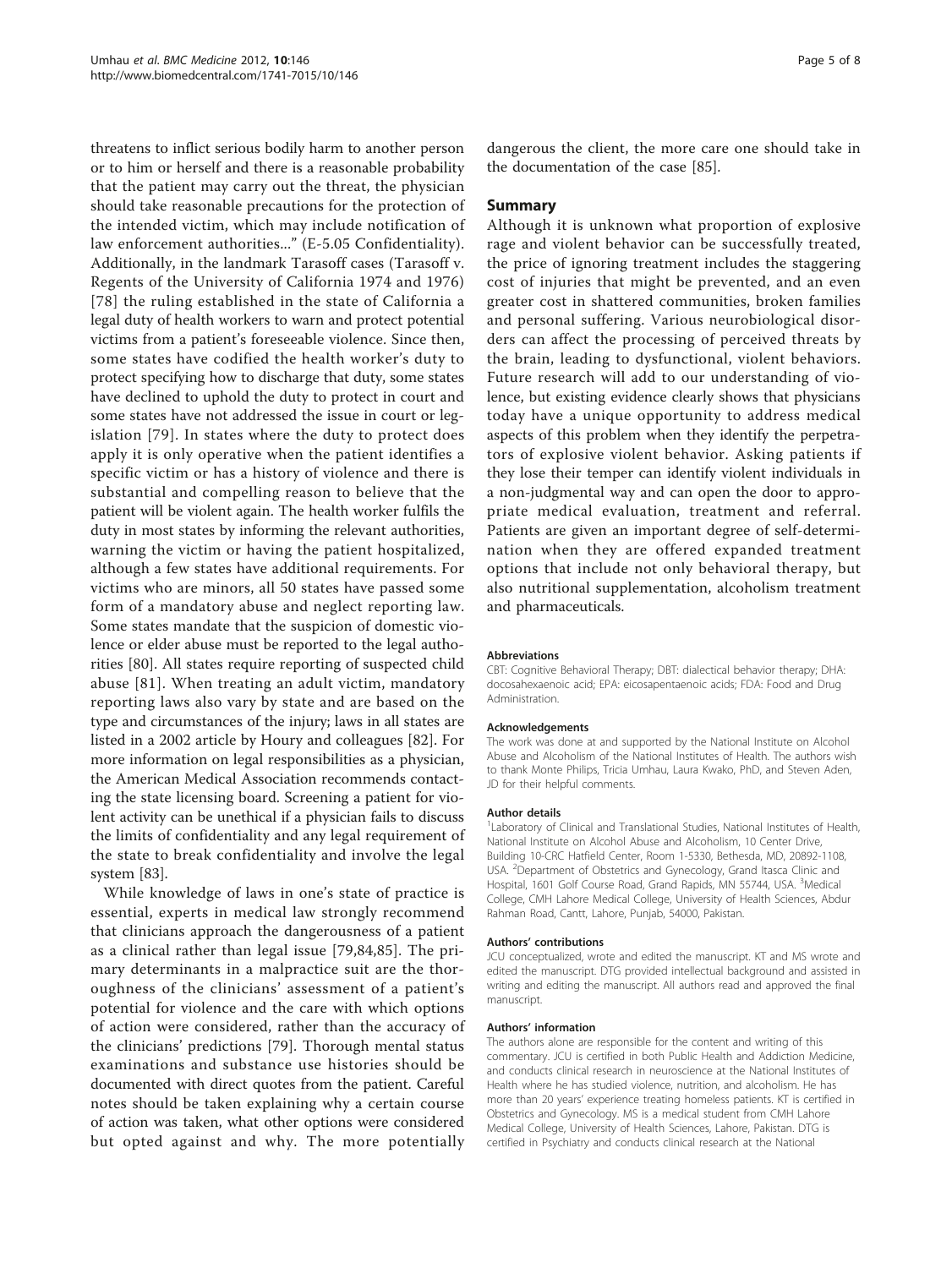<span id="page-5-0"></span>Institutes of Health where he has studied domestic violence and new treatments for alcoholism.

#### Competing interests

The authors declare that they have no competing interests.

Received: 30 July 2012 Accepted: 23 November 2012 Published: 23 November 2012

#### References

- 1. Siegel A, Victoroff J: [Understanding human aggression: new insights from](http://www.ncbi.nlm.nih.gov/pubmed/19596153?dopt=Abstract) [neuroscience.](http://www.ncbi.nlm.nih.gov/pubmed/19596153?dopt=Abstract) Int J Law Psychiatry 2009, 32:209-215.
- 2. American Psychiatric Association, Task Force on D-I: Diagnostic and statistical manual of mental disorders: DSM-IV-TR. Arlington, VA: American Psychiatric Publishing, Inc.; 2000.
- Kessler RC, Coccaro EF, Fava M, Jaeger S, Jin R, Walters E: [The prevalence](http://www.ncbi.nlm.nih.gov/pubmed/16754840?dopt=Abstract) [and correlates of DSM-IV intermittent explosive disorder in the National](http://www.ncbi.nlm.nih.gov/pubmed/16754840?dopt=Abstract) [Comorbidity Survey Replication.](http://www.ncbi.nlm.nih.gov/pubmed/16754840?dopt=Abstract) Arch Gen Psychiatry 2006, 63:669-678.
- 4. George DT, Anderson P, Nutt D, Linnoila M: [Aggressive thoughts and](http://www.ncbi.nlm.nih.gov/pubmed/2750551?dopt=Abstract) [behavior: another symptom of panic disorder?](http://www.ncbi.nlm.nih.gov/pubmed/2750551?dopt=Abstract) Acta Psychiatr Scand 1989, 79:500-502.
- 5. George DT, Hibbeln JR, Ragan PW, Umhau JC, Phillips MJ, Doty L, Hommer D, Rawlings RR: [Lactate-induced rage and panic in a select](http://www.ncbi.nlm.nih.gov/pubmed/10812039?dopt=Abstract) [group of subjects who perpetrate acts of domestic violence.](http://www.ncbi.nlm.nih.gov/pubmed/10812039?dopt=Abstract) Biol Psychiatry 2000, 47:804-812.
- 6. George DT, Phillips MJ, Doty L, Umhau JC, Rawlings RR: [A model linking](http://www.ncbi.nlm.nih.gov/pubmed/16580153?dopt=Abstract) [biology, behavior and psychiatric diagnoses in perpetrators of domestic](http://www.ncbi.nlm.nih.gov/pubmed/16580153?dopt=Abstract) [violence.](http://www.ncbi.nlm.nih.gov/pubmed/16580153?dopt=Abstract) Med Hypotheses 2006, 67:345-353.
- George DT, Umhau JC, Phillips MJ, Emmela D, Ragan PW, Shoaf SE, Rawlings RR: [Serotonin, testosterone and alcohol in the etiology of](http://www.ncbi.nlm.nih.gov/pubmed/11600187?dopt=Abstract) [domestic violence.](http://www.ncbi.nlm.nih.gov/pubmed/11600187?dopt=Abstract) Psychiatry Res 2001, 104:27-37.
- 8. George DT, Rawlings RR, Williams WA, Phillips MJ, Fong G, Kerich M, Momenan R, Umhau JC, Hommer D: [A select group of perpetrators of](http://www.ncbi.nlm.nih.gov/pubmed/14972365?dopt=Abstract) [domestic violence: evidence of decreased metabolism in the right](http://www.ncbi.nlm.nih.gov/pubmed/14972365?dopt=Abstract) [hypothalamus and reduced relationships between cortical/subcortical](http://www.ncbi.nlm.nih.gov/pubmed/14972365?dopt=Abstract) [brain structures in position emission tomography.](http://www.ncbi.nlm.nih.gov/pubmed/14972365?dopt=Abstract) Psychiatry Res 2004, 130:11-25.
- 9. Siever LJ: [Neurobiology of aggression and violence.](http://www.ncbi.nlm.nih.gov/pubmed/18346997?dopt=Abstract) Am J Psychiatry 2008, 165:429-442.
- 10. Davis M, Rainnie D, Cassell M: [Neurotransmission in the rat amygdala](http://www.ncbi.nlm.nih.gov/pubmed/7520203?dopt=Abstract) [related to fear and anxiety.](http://www.ncbi.nlm.nih.gov/pubmed/7520203?dopt=Abstract) Trends Neurosci 1994, 17:208-214.
- 11. Davidson RJ, Putnam KM, Larson CL: [Dysfunction in the neural circuitry of](http://www.ncbi.nlm.nih.gov/pubmed/10915615?dopt=Abstract) emotion regulation–[a possible prelude to violence.](http://www.ncbi.nlm.nih.gov/pubmed/10915615?dopt=Abstract) Science 2000, 289:591-594.
- 12. Bufkin JL, Luttrell VR: Neuroimaging studies of aggressive and violent behavior: current findings and implications for criminology and criminal justice. Trauma Violence Abus 2005, 6:176-191.
- 13. Garcia R, Vouimba RM, Baudry M, Thompson RF: [The amygdala modulates](http://www.ncbi.nlm.nih.gov/pubmed/10580500?dopt=Abstract) [prefrontal cortex activity relative to conditioned fear.](http://www.ncbi.nlm.nih.gov/pubmed/10580500?dopt=Abstract) Nature 1999, 402:294-296.
- 14. Eysenck HJ: [The origins of violence.](http://www.ncbi.nlm.nih.gov/pubmed/490568?dopt=Abstract) J Med Ethics 1979, 5:105-107.
- 15. Forgays DG, Forgays DK, Spielberger CD: [Factor structure of the State-Trait](http://www.ncbi.nlm.nih.gov/pubmed/9501480?dopt=Abstract) [Anger Expression Inventory.](http://www.ncbi.nlm.nih.gov/pubmed/9501480?dopt=Abstract) J Pers Assess 1997, 69:497-507.
- 16. Diamond PM, Magaletta PR: [The short-form Buss-Perry Aggression](http://www.ncbi.nlm.nih.gov/pubmed/16880276?dopt=Abstract) [Questionnaire \(BPAQ-SF\): a validation study with federal offenders.](http://www.ncbi.nlm.nih.gov/pubmed/16880276?dopt=Abstract) Assessment 2006, 13:227-240.
- 17. Dutton DG: My back pages: reflections on thirty years of domestic violence research. Trauma Violence Abus 2008, 9:131-143.
- 18. Simon RI, Tardiff K: In Textbook of Violence Assessment and Management. Volume 355. Arlington, VA: American Psychiatric Publishing; 2008.
- 19. Rossi J, Swan MC, Isaacs ED: [The violent or agitated patient.](http://www.ncbi.nlm.nih.gov/pubmed/19945609?dopt=Abstract) Emerg Med Clin North Am 2010, 28:235-256, x.
- 20. Fava M: Psychopharmacologic treatment of pathologic aggression. Psychiatric Clin North Am 1997, 20:427-451.
- 21. Lane SD, Kjome KL, Moeller FG: Neuropsychiatry of aggression. Neurologic Clin 2011, 29:49-64, vii.
- 22. Mattson M, editor: Neurobiology of aggression: understanding and preventing violence Totowa, NJ: Humana Press; 2003.
- 23. Olvera, Rene L: [Intermittent explosive disorder: epidemiology, diagnosis](http://www.ncbi.nlm.nih.gov/pubmed/12096933?dopt=Abstract) [and management.](http://www.ncbi.nlm.nih.gov/pubmed/12096933?dopt=Abstract) CNS drugs 2002, 16:517-526.

Page 6 of 8

- 24. Potter-Efron RT: Differential diagnosis of physiological, psychiatric and sociocultural conditions associated with aggression and substance abuse. J Chem Dependency Treat 1990, 3:37-59.
- 25. Schneider LS, Sobin PB: Non-neuroleptic medications in the management of agitation in Alzheimer's disease and other dementia: a selective review. Int J Geriatr Psychiatry 1991, 6:691-708.
- 26. Lewis DO, Pincus JH: Epilepsy and violence: evidence for a neuropsychotic-aggressive syndrome. J Neuropsychiatry Clin N 1989, 1:413-418.
- 27. Rosenbaum A, Hoge SK: [Head injury and marital aggression.](http://www.ncbi.nlm.nih.gov/pubmed/2750978?dopt=Abstract) Am J Psychiat 1989, 146:1048-1051.
- 28. Tardiff K: Concise Guide to Assessment and Management of Violent Patients Arlington, VA: American Psychiatric Publishing, Inc.; 1996.
- 29. Tardiff K: [Unusual diagnoses among violent patients.](http://www.ncbi.nlm.nih.gov/pubmed/9774796?dopt=Abstract) Psychiatr Clin North Am 1998, 21:567-576.
- 30. Chermack ST, Blow FC: [Violence among individuals in substance abuse](http://www.ncbi.nlm.nih.gov/pubmed/11850133?dopt=Abstract) [treatment: the role of alcohol and cocaine consumption.](http://www.ncbi.nlm.nih.gov/pubmed/11850133?dopt=Abstract) Drug Alcohol Depend 2002, 66:29-37.
- 31. Goedhard LE, Stolker JJ, Heerdink ER, Nijman HL, Olivier B, Egberts TC: [Pharmacotherapy for the treatment of aggressive behavior in general](http://www.ncbi.nlm.nih.gov/pubmed/16889443?dopt=Abstract) [adult psychiatry: a systematic review.](http://www.ncbi.nlm.nih.gov/pubmed/16889443?dopt=Abstract) J Clin Psychiatry 2006, 67:1013-1024.
- 32. Huband N, Ferriter M, Nathan R, Jones H: Antiepileptics for aggression and associated impulsivity. Cochrane Database Syst Rev 2010, CD003499.
- 33. Bitter I, Czobor P, Dossenbach M, Volavka J: [Effectiveness of clozapine,](http://www.ncbi.nlm.nih.gov/pubmed/16084068?dopt=Abstract) [olanzapine, quetiapine, risperidone, and haloperidol monotherapy in](http://www.ncbi.nlm.nih.gov/pubmed/16084068?dopt=Abstract) [reducing hostile and aggressive behavior in outpatients treated for](http://www.ncbi.nlm.nih.gov/pubmed/16084068?dopt=Abstract) [schizophrenia: a prospective naturalistic study \(IC-SOHO\).](http://www.ncbi.nlm.nih.gov/pubmed/16084068?dopt=Abstract) Eur Psychiatry 2005, 20:403-408.
- 34. McDougle CJ, Stigler KA, Posey DJ: [Treatment of aggression in children](http://www.ncbi.nlm.nih.gov/pubmed/12672261?dopt=Abstract) [and adolescents with autism and conduct disorder.](http://www.ncbi.nlm.nih.gov/pubmed/12672261?dopt=Abstract) J Clin Psychiatry 2003, 64:16.
- 35. Fleminger S, Greenwood R, Oliver D: Pharmacological management for agitation and aggression in people with acquired brain injury. Cochrane Database Syst Rev 2006, CD003299.
- Stanford M, Anderson N, Lake S, Baldridge R: [Pharmacologic treatment of](http://www.ncbi.nlm.nih.gov/pubmed/19744405?dopt=Abstract) [impulsive aggression with antiepileptic drugs.](http://www.ncbi.nlm.nih.gov/pubmed/19744405?dopt=Abstract) Curr Treat Options Neurol 2009, 11:383-390.
- 37. Haspel T: [Beta-blockers and the treatment of aggression.](http://www.ncbi.nlm.nih.gov/pubmed/9384911?dopt=Abstract) Harv Rev Psychiatry 1995, 2:274-281.
- 38. Mercer D, Douglass AB, Links PS: [Meta-analyses of mood stabilizers,](http://www.ncbi.nlm.nih.gov/pubmed/19379093?dopt=Abstract) [antidepressants and antipsychotics in the treatment of borderline](http://www.ncbi.nlm.nih.gov/pubmed/19379093?dopt=Abstract) [personality disorder: effectiveness for depression and anger symptoms.](http://www.ncbi.nlm.nih.gov/pubmed/19379093?dopt=Abstract) J Pers Disord 2009, 23:156-174.
- 39. McQuade DV, Barrnett RJ, King BH: Pharmacological intervention in aggression. Neurobiology of Aggression: Understanding and Preventing Violence Totawa, NJ: Humana Press, Inc.; 2003, 289-313.
- 40. Comai S, Tau M, Pavlovic Z, Gobbi G: [The psychopharmacology of](http://www.ncbi.nlm.nih.gov/pubmed/22367663?dopt=Abstract) [aggressive behavior: a translational approach: part 2: clinical studies](http://www.ncbi.nlm.nih.gov/pubmed/22367663?dopt=Abstract) [using atypical antipsychotics, anticonvulsants, and lithium.](http://www.ncbi.nlm.nih.gov/pubmed/22367663?dopt=Abstract) J Clin Psychopharmacol 2012, 32:237-260.
- 41. Barratt ES, Stanford MS, Felthous AR, Kent TA: [The effects of phenytoin on](http://www.ncbi.nlm.nih.gov/pubmed/9315984?dopt=Abstract) [impulsive and premeditated aggression: a controlled study.](http://www.ncbi.nlm.nih.gov/pubmed/9315984?dopt=Abstract) J Clin Psychopharmacol 1997, 17:341-349.
- 42. Bowden CL, Grunze H, Mullen J, Brecher M, Paulsson B, Jones M, Vagero M, Svensson K: [A randomized, double-blind, placebo-controlled efficacy and](http://www.ncbi.nlm.nih.gov/pubmed/15669897?dopt=Abstract) [safety study of quetiapine or lithium as monotherapy for mania in](http://www.ncbi.nlm.nih.gov/pubmed/15669897?dopt=Abstract) [bipolar disorder.](http://www.ncbi.nlm.nih.gov/pubmed/15669897?dopt=Abstract) J Clin Psychiatry 2005, 66:111-121.
- Yatham LN, Paulsson B, Mullen J, Vagero AM: [Quetiapine versus placebo](http://www.ncbi.nlm.nih.gov/pubmed/15538120?dopt=Abstract) [in combination with lithium or divalproex for the treatment of bipolar](http://www.ncbi.nlm.nih.gov/pubmed/15538120?dopt=Abstract) [mania.](http://www.ncbi.nlm.nih.gov/pubmed/15538120?dopt=Abstract) J Clin Psychopharmacol 2004, 24:599-606.
- 44. Campbell M, Adams PB, Small AM, Kafantaris V, Silva RR, Shell J, Perry R, Overall JE: [Lithium in hospitalized aggressive children with conduct](http://www.ncbi.nlm.nih.gov/pubmed/7751258?dopt=Abstract) [disorder: a double-blind and placebo-controlled study.](http://www.ncbi.nlm.nih.gov/pubmed/7751258?dopt=Abstract) J Am Acad Child Adolesc Psychiatry 1995, 34:445-453.
- 45. Craft M, Ismail IA, Krishnamurti D, Mathews J, Regan A, Seth RV, North PM: [Lithium in the treatment of aggression in mentally handicapped](http://www.ncbi.nlm.nih.gov/pubmed/3115350?dopt=Abstract) [patients. A double-blind trial.](http://www.ncbi.nlm.nih.gov/pubmed/3115350?dopt=Abstract) Br J Psychiatry 1987, 150:685-689.
- Kafantaris V, Coletti DJ, Dicker R, Padula G, Kane JM: [Lithium treatment of](http://www.ncbi.nlm.nih.gov/pubmed/12960703?dopt=Abstract) [acute mania in adolescents: a large open trial.](http://www.ncbi.nlm.nih.gov/pubmed/12960703?dopt=Abstract) J Am Acad Child Adolesc Psychiatry 2003, 42:1038-1045.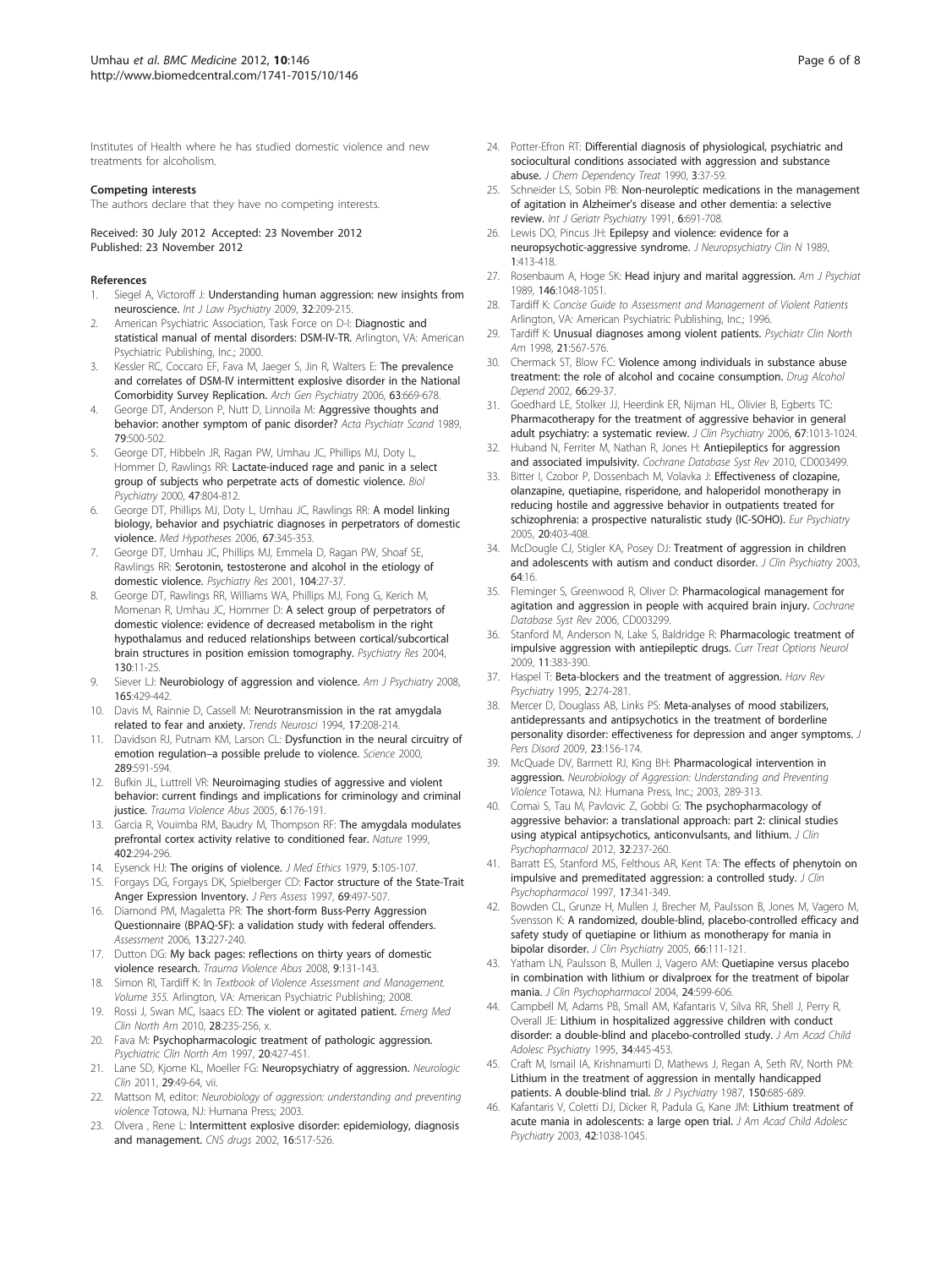- <span id="page-6-0"></span>47. Masi G, Milone A, Manfredi A, Pari C, Paziente A, Millepiedi S: [Effectiveness](http://www.ncbi.nlm.nih.gov/pubmed/19062775?dopt=Abstract) [of lithium in children and adolescents with conduct disorder: a](http://www.ncbi.nlm.nih.gov/pubmed/19062775?dopt=Abstract) [retrospective naturalistic study.](http://www.ncbi.nlm.nih.gov/pubmed/19062775?dopt=Abstract) CNS Drugs 2009, 23:59-69.
- 48. Worrall EP, Moody JP, Naylor GJ: [Lithium in non-manic-depressives:](http://www.ncbi.nlm.nih.gov/pubmed/1092398?dopt=Abstract) [antiaggressive effect and red blood cell lithium values.](http://www.ncbi.nlm.nih.gov/pubmed/1092398?dopt=Abstract) Br J Psychiatry 1975, 126:464-468.
- 49. Jones RM, Arlidge J, Gillham R, Reagu S, van den Bree M, Taylor PJ: [Efficacy](http://www.ncbi.nlm.nih.gov/pubmed/21282779?dopt=Abstract) [of mood stabilisers in the treatment of impulsive or repetitive](http://www.ncbi.nlm.nih.gov/pubmed/21282779?dopt=Abstract) [aggression: systematic review and meta-analysis.](http://www.ncbi.nlm.nih.gov/pubmed/21282779?dopt=Abstract) Br J Psychiatry 2011, 198:93-98.
- 50. Sheard MH, Marini JL, Bridges CI, Wagner E: [The effect of lithium on](http://www.ncbi.nlm.nih.gov/pubmed/984241?dopt=Abstract) [impulsive aggressive behavior in man.](http://www.ncbi.nlm.nih.gov/pubmed/984241?dopt=Abstract) Am J Psychiatry 1976, 133:1409-1413.
- 51. Umhau JC, Dauphinais KM: Omega-3 polyunsaturated fatty acids and health. In Low-Cost Approaches to Promote Physical and Mental Health: Theory, Research and Practice. Edited by: L'Abate L. New York, NY Springer Publishing; 2007:87-101.
- 52. Simopoulos AP: [Evolutionary aspects of diet: the omega-6/omega-3 ratio](http://www.ncbi.nlm.nih.gov/pubmed/21279554?dopt=Abstract) [and the brain.](http://www.ncbi.nlm.nih.gov/pubmed/21279554?dopt=Abstract) Mol Neurobiol 2011, 44:203-215.
- 53. Werbach M: Nutritional influences on aggressive behavior. J Orthomol Med 1992, 7:45-51.
- 54. Harris WS: [Expert opinion: omega-3 fatty acids and bleeding-cause for](http://www.ncbi.nlm.nih.gov/pubmed/17368278?dopt=Abstract) [concern?](http://www.ncbi.nlm.nih.gov/pubmed/17368278?dopt=Abstract) Am J Cardiol 2007, 99:44C-46C.
- 55. Mozaffarian D, Rimm EB: [Fish intake, contaminants, and human health:](http://www.ncbi.nlm.nih.gov/pubmed/17047219?dopt=Abstract) [evaluating the risks and the benefits.](http://www.ncbi.nlm.nih.gov/pubmed/17047219?dopt=Abstract) JAMA 2006, 296:1885-1899.
- 56. Hibbeln JR, Ferguson TA, Blasbalg TL: [Omega-3 fatty acid deficiencies in](http://www.ncbi.nlm.nih.gov/pubmed/16777665?dopt=Abstract) [neurodevelopment, aggression and autonomic dysregulation:](http://www.ncbi.nlm.nih.gov/pubmed/16777665?dopt=Abstract) [opportunities for intervention.](http://www.ncbi.nlm.nih.gov/pubmed/16777665?dopt=Abstract) Int Rev Psychiatry 2006, 18:107-118.
- 57. Freeman MP, Hibbeln JR, Wisner KL, Davis JM, Mischoulon D, Peet M, Keck PE Jr, Marangell LB, Richardson AJ, Lake J, Stoll AL: [Omega-3 fatty](http://www.ncbi.nlm.nih.gov/pubmed/17194275?dopt=Abstract) [acids: evidence basis for treatment and future research in psychiatry.](http://www.ncbi.nlm.nih.gov/pubmed/17194275?dopt=Abstract) J Clin Psychiatry 2006, 67:1954-1967.
- 58. Gesch CB, Hammond SM, Hampson SE, Eves A, Crowder MJ: [Influence of](http://www.ncbi.nlm.nih.gov/pubmed/12091259?dopt=Abstract) [supplementary vitamins, minerals and essential fatty acids on the](http://www.ncbi.nlm.nih.gov/pubmed/12091259?dopt=Abstract) [antisocial behaviour of young adult prisoners randomised, placebo](http://www.ncbi.nlm.nih.gov/pubmed/12091259?dopt=Abstract)[controlled trial.](http://www.ncbi.nlm.nih.gov/pubmed/12091259?dopt=Abstract) Br J Psychiatry 2002, 181:22-28.
- 59. Zaalberg A, Nijman H, Bulten E, Stroosma L, van der Staak C: [Effects of](http://www.ncbi.nlm.nih.gov/pubmed/20014286?dopt=Abstract) [nutritional supplements on aggression, rule-breaking, and](http://www.ncbi.nlm.nih.gov/pubmed/20014286?dopt=Abstract) [psychopathology among young adult prisoners.](http://www.ncbi.nlm.nih.gov/pubmed/20014286?dopt=Abstract) Aggress Behav 2010, 36:117-126.
- 60. Schoenthaler SJ, Bier ID: [The effect of vitamin-mineral supplementation](http://www.ncbi.nlm.nih.gov/pubmed/10706231?dopt=Abstract) [on juvenile delinquency among American schoolchildren: a randomized,](http://www.ncbi.nlm.nih.gov/pubmed/10706231?dopt=Abstract) [double-blind placebo-controlled trial.](http://www.ncbi.nlm.nih.gov/pubmed/10706231?dopt=Abstract) J Altern Complement Med 2000, 6:7-17.
- 61. Murphy CM, Ting LA: Interventions for perpetrators of intimate partner violence: A review of efficacy research and recent trends. Partner Abuse 2010, 1:26-44.
- 62. Clark DB: [Pharmacotherapy for adolescent alcohol use disorder.](http://www.ncbi.nlm.nih.gov/pubmed/22676261?dopt=Abstract) CNS Drugs 2012, 26:559-569.
- 63. Williams SH: [Medications for treating alcohol dependence.](http://www.ncbi.nlm.nih.gov/pubmed/16300039?dopt=Abstract) Am Fam Physician 2005, 72:1775-1780.
- 64. Ernst DB, Pettinati HM, Weiss RD, Donovan DM, Longabaugh R: [An](http://www.ncbi.nlm.nih.gov/pubmed/18779548?dopt=Abstract) [intervention for treating alcohol dependence: relating elements of](http://www.ncbi.nlm.nih.gov/pubmed/18779548?dopt=Abstract) [Medical Management to patient outcomes with implications for primary](http://www.ncbi.nlm.nih.gov/pubmed/18779548?dopt=Abstract) [care.](http://www.ncbi.nlm.nih.gov/pubmed/18779548?dopt=Abstract) Ann Fam Med 2008, 6:435-440.
- 65. Babcock JC, Green CE, Robie C: Does batterers' [treatment work? A meta](http://www.ncbi.nlm.nih.gov/pubmed/14729422?dopt=Abstract)[analytic review of domestic violence treatment.](http://www.ncbi.nlm.nih.gov/pubmed/14729422?dopt=Abstract) Clin Psychol Rev 2004, 23:1023-1053.
- 66. Chemtob CM, Novaco RW, Hamada RS, Gross DM: [Cognitive-behavioral](http://www.ncbi.nlm.nih.gov/pubmed/9103748?dopt=Abstract) [treatment for severe anger in posttraumatic stress disorder.](http://www.ncbi.nlm.nih.gov/pubmed/9103748?dopt=Abstract) J Consult Clin Psychol 1997, 65:184-189.
- 67. Gondolf EW: Batterer programs. J Interpers Violence 1997, 12:83-98.
- 68. Lawson DM, Dawson TE, Kieffer KM, Perez LM, Burke J, Kier FJ: An integrated feminist/cognitive-behavioral and psychodynamic group treatment model for women who abuse their partners. Psychol Men Masculinity 2001, 2:86-99.
- 69. Gondolf EW: A 30-month follow-up of court-referred batterers in four cities. Int J Offender Ther Comp Criminol 2000, 44:111-128
- 70. Beck R, Fernandez E: Cognitive-behavioral therapy in the treatment of anger: a meta-analysis. Cogn Ther Res 1998, 22:63-74.
- 71. Coccaro E: In Aggression: Psychiatric Assessment and Treatment. Volume 22. Zug, Switzerland: Informa Healthcare; 2003.
- 72. Swenson CR, Sanderson C, Dulit RA, Linehan MM: [The application of](http://www.ncbi.nlm.nih.gov/pubmed/11525079?dopt=Abstract) [dialectical behavior therapy for patients with borderline personality](http://www.ncbi.nlm.nih.gov/pubmed/11525079?dopt=Abstract) [disorder on inpatient units.](http://www.ncbi.nlm.nih.gov/pubmed/11525079?dopt=Abstract) Psychiatr Q 2001, 72:307-324.
- 73. Evershed S, Tennant A, Boomer D, Rees A, Barkham M, Watson A: [Practice](http://www.ncbi.nlm.nih.gov/pubmed/14654871?dopt=Abstract)[based outcomes of dialectical behaviour therapy \(DBT\) targeting anger](http://www.ncbi.nlm.nih.gov/pubmed/14654871?dopt=Abstract) [and violence, with male forensic patients: a pragmatic and non](http://www.ncbi.nlm.nih.gov/pubmed/14654871?dopt=Abstract)[contemporaneous comparison.](http://www.ncbi.nlm.nih.gov/pubmed/14654871?dopt=Abstract) Crim Behav Ment Health 2003, 13:198-213.
- 74. Maiuro RD, Eberle JA: [State standards for domestic violence perpetrator](http://www.ncbi.nlm.nih.gov/pubmed/18624086?dopt=Abstract) [treatment: current status, trends, and recommendations.](http://www.ncbi.nlm.nih.gov/pubmed/18624086?dopt=Abstract) Violence Vict 2008, 23:133-155.
- Levesque DA, Ciavatta MM, Castle PH, Prochaska JM, Prochaska JO: Evaluation of a stage-based, computer-tailored adjunct to usual care for domestic violence offenders. Psychol Violence 2012, 1.
- 76. Taft CT, Murphy CM, Elliott JD, Morrel TM: Attendance-enhancing procedures in group counseling for domestic abusers. J Couns Psychol 2001, 48:51-60.
- 77. Horvath AO, Symonds BD: Relation between working alliance and outcome in psychotherapy: a meta-analysis. J Couns Psychol 1991, 38:139149.
- 78. Stone AA: The Tarasoff decisions: suing psychotherapists to safeguard society. Harv Law Rev 1976, 358-378.
- 79. Walcott DM, Cerundolo P, Beck JC: [Current analysis of the Tarasoff duty:](http://www.ncbi.nlm.nih.gov/pubmed/11443695?dopt=Abstract) [an evolution towards the limitation of the duty to protect.](http://www.ncbi.nlm.nih.gov/pubmed/11443695?dopt=Abstract) Behav Sci Law 2001, 19:325-43.
- 80. Kaur G, Herbert L: [Recognizing and intervening in intimate partner](http://www.ncbi.nlm.nih.gov/pubmed/15929454?dopt=Abstract) [violence.](http://www.ncbi.nlm.nih.gov/pubmed/15929454?dopt=Abstract) Cleve Clin J Med 2005, 72:406-409.
- 81. Brown JL: Physicians have ethical, legal obligation to report child abuse. AAP News 2012, 33:20-20.
- 82. Houry D, Sachs CJ, Feldhaus KM, Linden J: [Violence-inflicted injuries:](http://www.ncbi.nlm.nih.gov/pubmed/11782731?dopt=Abstract) [reporting laws in the fifty states.](http://www.ncbi.nlm.nih.gov/pubmed/11782731?dopt=Abstract) Ann Emerg Med 2002, 39:56-60.
- 83. Geiderman J: Mandatory and permissive reporting laws: conflicts in patient confidentiality, autonomy, and the duty to report. In Ethical Problems in Emergency Medicine: a Discussion-based Review.. 1 edition. Edited by: Jesus J, Rosen P, Adams J, Derse AR, Grossman SA, Wolfe R. Hoboken, NJ: Wiley-Blackwell; 2012:271-285.
- 84. Felthous AR: The clinician'[s duty to protect third parties.](http://www.ncbi.nlm.nih.gov/pubmed/10083944?dopt=Abstract) Psychiatr Clin North Am 1999, 22:49-60.
- 85. Beck JC: [Legal and ethical duties of the clinician treating a patient who](http://www.ncbi.nlm.nih.gov/pubmed/9768467?dopt=Abstract) [is liable to be impulsively violent.](http://www.ncbi.nlm.nih.gov/pubmed/9768467?dopt=Abstract) Behav Sci Law 1998, 16:375-89.
- Yudofsky S, Stevens L, Silver J, Barsa J, Williams D: [Propranolol in the](http://www.ncbi.nlm.nih.gov/pubmed/6691426?dopt=Abstract) [treatment of rage and violent behavior associated with Korsakoff](http://www.ncbi.nlm.nih.gov/pubmed/6691426?dopt=Abstract)'s [psychosis.](http://www.ncbi.nlm.nih.gov/pubmed/6691426?dopt=Abstract) Am J Psychiatry 1984, 141:114-115.
- 87. Látalová K: [Bipolar disorder and aggression.](http://www.ncbi.nlm.nih.gov/pubmed/19490199?dopt=Abstract) Int J Clin Pract 2009, 63:889-899.
- 88. Boles SM, Miotto K: Substance abuse and violence: a review of the literature. Aggress Violent Behav 2003, 8:155-174.
- 89. Tuninger EE, Levander S, Bernce R, Johansson G: [Criminality and](http://www.ncbi.nlm.nih.gov/pubmed/11328244?dopt=Abstract) [aggression among psychotic in-patients: frequency and clinical](http://www.ncbi.nlm.nih.gov/pubmed/11328244?dopt=Abstract) [correlates.](http://www.ncbi.nlm.nih.gov/pubmed/11328244?dopt=Abstract) Acta Psychiatr Scand 2001, 103:294-300.
- 90. d'Orbán PT, Dalton J: [Violent crime and the menstrual cycle.](http://www.ncbi.nlm.nih.gov/pubmed/7189893?dopt=Abstract) Psychol Med 1980, 10:353-359.
- 91. Barlow DH: Anxiety and its Disorders. The Nature and Treatment of Anxiety and Panic New York, NY: The Guilford Press; 2004.
- 92. Kernberg OF: Aggression in Personality Disorders and Perversions. New Haven, CT: Yale University Press; 1995.
- Loney J: Hyperactivity and aggression in the diagnosis of attention deficit disorder. In Advances in clinical child psychology. Volume 10. Edited by: Lahey BB, Kazdin AE. New York, NY: Plenum Press; 1987:99-135.
- 94. Feldbau-Kohn S, Heyman RE, O'Leary KD: [Major depressive disorder and](http://www.ncbi.nlm.nih.gov/pubmed/10328443?dopt=Abstract) [depressive symptomatology as predictors of husband to wife physical](http://www.ncbi.nlm.nih.gov/pubmed/10328443?dopt=Abstract) [aggression.](http://www.ncbi.nlm.nih.gov/pubmed/10328443?dopt=Abstract) Violence Vict 1998, 13:347-360.
- 95. Villano JL, Mlinarevich N, Watson KS, Engelhard HH, Anderson-Shaw L: Aggression in a patient with primary brain tumor: ethical implications for best management. J Neuro-Oncol 2009, 94:293-296.
- 96. Dickson DW, Davies P, Mayeux R, Crystal H, Horoupian DS, Thompson A, Goldman JE: [Diffuse Lewy body disease.](http://www.ncbi.nlm.nih.gov/pubmed/3434218?dopt=Abstract) Acta neuropathologica 1987, 75:8-15.